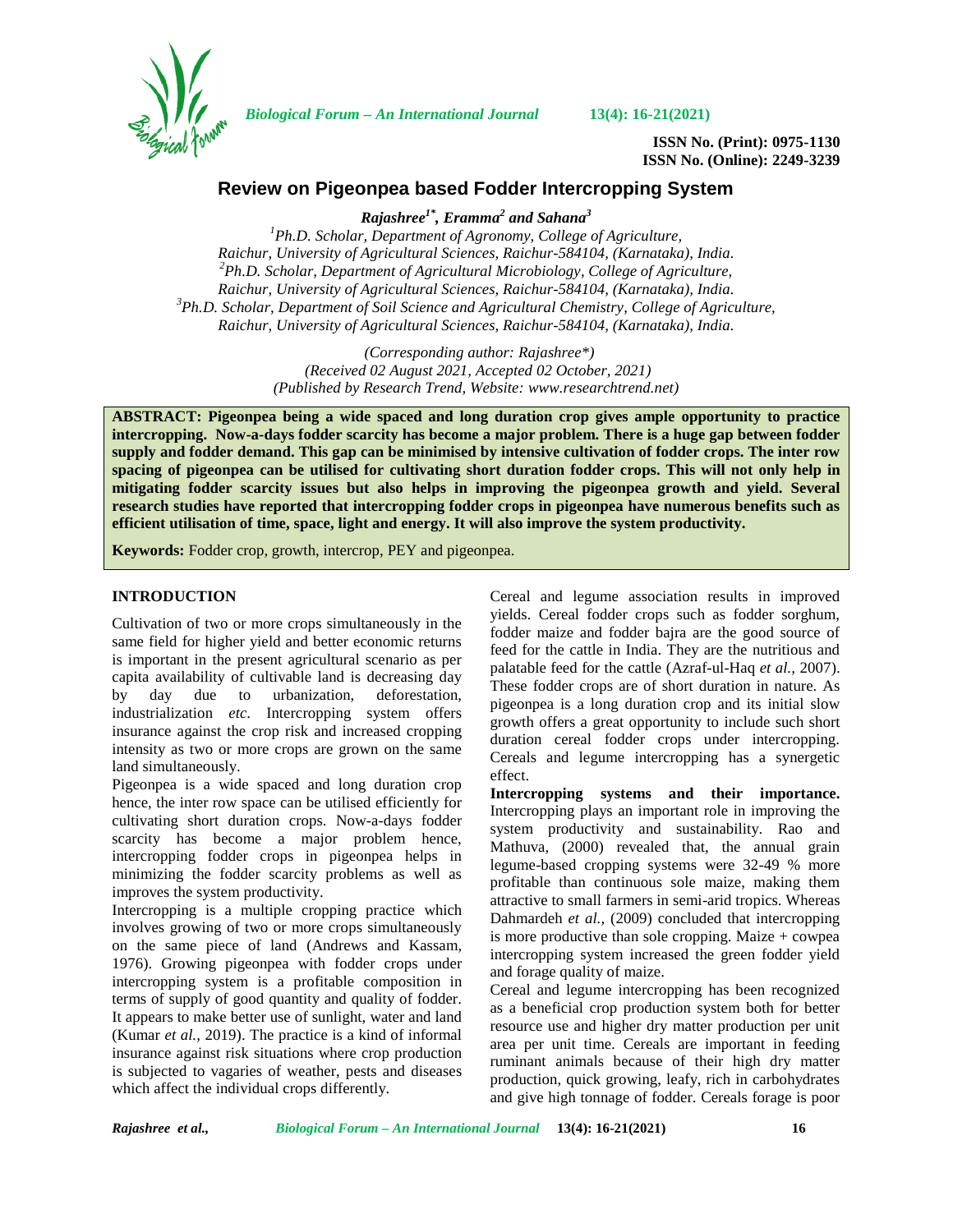in protein content which shows their low quality and nutritive value. A balanced diet of cereal-legume through intercropping should have suitable proportions, mineral matter and protein (Singh *et al*., 2011).

Intercropping produces the higher yield and economic returns on a given piece of land by making more efficient use of the available growth resources by using a mixture of crops of different rooting ability, canopy structure, height, and nutrient requirements based on the complementary utilization of growth resources by the component crops. Intercropping provides insurance against crop failure or against unstable market prices for a given commodity, especially in areas which subject to extreme weather conditions such as flood, drought, and frost (Lithourgidis *et al.,* 2011).

Intercropping can be defined as a multiple cropping system in which two or more crops planted in a field during a growing season. Intercropping is a way to increase diversity in agricultural ecosystem, ecological balance, and more utilization of resources; increases the quantity and quality of products and reduces the damage by pests, diseases and weeds (Mousavi and Eskandari, 2011).

Rusinamhodzi *et al*., (2012) Maize-legume intercropping has potential to reduce the risk of crop failure, improves productivity, income and increase food security in vulnerable production systems and is a feasible entry point to ecological intensification. Whereas Timmegowda *et al*., (2016) opined that intercropping system offers solution to obtain higher productivity, diversified food products and reduced risk of crop failure under rainfed conditions.

**Effect of different fodder crops on growth parameters of pigeonpea.** The growth and growth parameters of pigeonpea would be significantly affected when grown in intercropping system. Rathod, (2002) reported that when compared to intercropped pigeonpea, sole crop of pigeonpea recorded significantly more plant height (170 cm), primary branches and secondary branches. While Ashwathanarayana, (2014) recorded significantly higher plant height (172.00 cm), number of primary branches (14.27), secondary branches (11.14) and total dry matter production (169.72 g) in sole pigeonpea as compared to gum guar intercropped pigeonpea. Gamit, (2014) also recorded significantly higher number of branches per plant in sole pigeonpea *var.* AGT-2 (11.8) than in the pigeonpea intercropped with sorghum (10.45).

Dhandayuthapani *et al.,* (2015) concluded that pigeonpea (120  $\times$  30 cm) + greengram 1:3 row ratio achieved significantly higher plant height (192.1 cm), stem girth (7.9 cm), number of branches (23.3), dry matter production  $(6342 \text{ kg ha}^{-1})$  and yield of pigeonpea  $(1741 \text{ kg } ha^{-1})$  when compared to other treatment combinations. Further Reddy *et al,.* (2015) revealed that the application of 100 per cent recommended dose of fertilizers to sole pigeonpea and sole sesame

significantly found higher leaf area at 90 days (42.49  $dm<sup>2</sup>$  plant<sup>-1</sup> and 256.13 cm<sup>2</sup> plant<sup>-1</sup>, respectively), leaf area index (1.574 and 0.569) and dry matter production at harvest  $(166.33 \text{ g plant}^{-1} \text{ and } 29.93 \text{ g plant}^{-1})$ compared to other intercropped treatments.

Singh and Abraham, (2017) quoted that intercrops significantly increased plant height, dry matter production and crop growth rate of pigeonpea during two years of their study. On pooled data basis significantly higher plant height (118.17 cm and 173.74 cm at 60 and 90 DAS stage) and dry matter production  $(1435.50, 4120.90$  and  $5748.20$  kg ha<sup>-1</sup> at 60, 90 DAS and harvest stage, respectively of pigeonpea were recorded with the association of fodder cowpea followed by greengram and blackgram.

Sarojani, (2018) revealed that significantly lower dry matter accumulation in leaves (5.62 to 7.95, 11.84 to 14.70, 9.66 to 11.18 and 4.91 to 6.85 g plant<sup>-1</sup> at 60, 90,120 DAS and at harvest, respectively) recorded in Pigeonpea + Fieldbean compared to sole pigeonpea  $(9.40, 22.26, 18.24 \text{ and } 9.32 \text{ g plant}^{-1} \text{ at } 60, 90, 120$ DAS and at harvest, respectively). It may be due to more competition between intercrop that supressed the dry matter accumulation and photosynthetic ability in pigeonpea.

Kumar *et al.,* (2019) opined that intercropping of legumes fodder improve the soil condition and add nitrogen as well as enhance availability of nutrients and which results into taller plant height of pigeonpea as well as better yield.

**Effect of different fodder crops on yield and yield parameters of pigeonpea.** The intercropping system affects the yield and yield parameters of pigeonpea significantly. The grain yield of pigeonpea and soybean in intercropping system significantly decreased as compared to their sole crop yields. In the intercropping system, planting patterns of 2:6 (23.76 q ha<sup>-1</sup>) and 3:9  $(23.18 \text{ q} \text{ ha}^{-1})$  gave significantly higher yield of base crop of pigeonpea and intercropping soybean. The yield of intercrop of soybean increased as the number of rows of soybean in the intercropping systems increased from 6 to 9. The pigeonpea grain yield equivalent was significantly higher with intercropping 2 :6 (30.86 q ha<sup>-1</sup>) and 3:9 (30.56 q ha<sup>-1</sup>). Net returns obtained due to 2:6 row was maximum, which was higher by Rs. 4,355  $ha<sup>-1</sup>$  over sole pigeonpea. The net returns per rupee invested was also maximum (3.95 and 3.66) at 2:6 and 3:9 row ratios (Shrivastava *et al.,* 2000).

Rathod, (2002) found that cropping systems influenced on the yield parameters of pigeonpea significantly. Growing of pigeonpea as sole crop with normal planting geometry (90 cm  $\times$  30 cm) and wider planting geometry (120 cm  $\times$  22.5 cm) recorded higher grain yield (1543 kg ha<sup>-1</sup> and 1447 kg ha<sup>-1</sup> respectively) over pigeonpea in intercropping system. Further, sole pigeonpea recorded significantly higher yield components *viz*., number of pods per plant and seed yield per plant as compared to intercropped pigeonpea.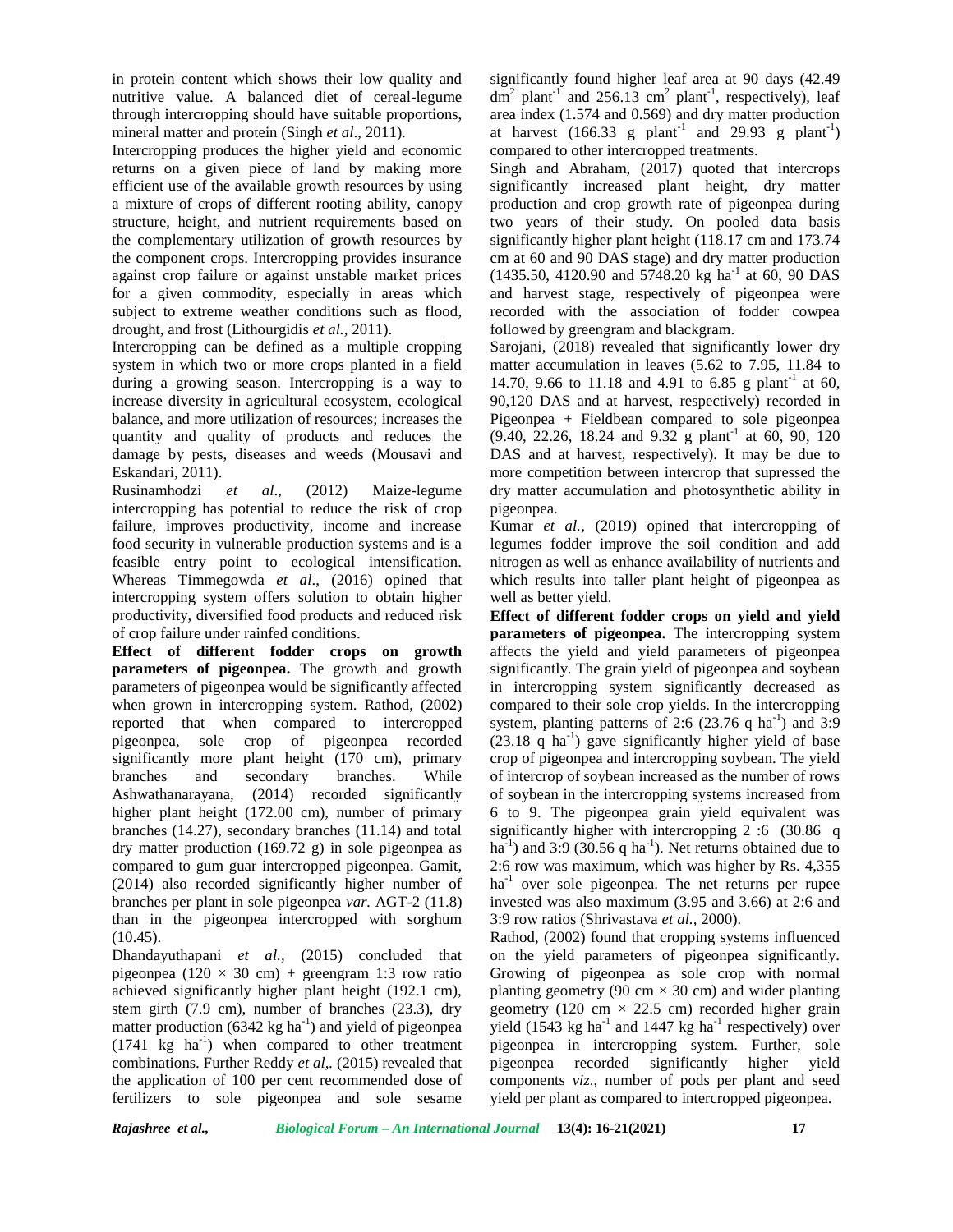Sharma *et al*., (2010) conducted experiment to study the effect of pigeonpea based intercropping with small millets, pearl millet and greengram on grain yield, LER, equivalent yield of pigeonpea (PEY) and economics. Among the intercropping treatments pigeonpea + little millet  $(2:1)$ , pigeonpea + foxtail millet  $(2:1)$  and pigeonpea + pearl millet  $(2:1)$  performed better than the sole crop cultivation of little millet, foxtail millet and pearl millet. The highest yields were recorded with pigeonpea + greengram intercropping system as compared to pigeonpea + pearl millet and pigeonpea + foxtail millet intercropping systems. The reason for higher yield may be attributed to better utilization of other resources like light, nutrients and moisture by pigeonpea + greengram intercropping system.

Chaudhary and Thakur, (2005) conducted the experiment on sandy loam soil and found that intercropping did affect the grain yield of pigeopea and component crops but it increased the total productivity in terms of pigeonpea equivalent yield. Highest land equivalent ratio of 1.55 was in pigeonpea + maize followed by pigeonpea + blackgram (1.52). Kantwa *et al*., (2005) reported that intercropping of pigeonpea with urdbean had no effect on pigeonpea yield, but the additional urdbean yield in intercropping resulted in markedly higher total productivity in terms of pigeonpea-equivalent yield.

Chaudhari *et al.,* (2006) reported that intercropping of soybean  $(JS - 335)$  + pigeonpea (BSMR-736) with 3:1 row proportion produced highest soybean equivalent yield  $(24.06 \text{ q ha}^{-1})$  compared to other intercropping system. Whereas Marer *et al*., (2007) conducted an experiment involving pigeonpea intercropping system with different crops at different row proportions. Experimental results revealed that sole crop of maize and pigeonpea recorded significantly higher grain yield  $(6337 \text{ and } 1090 \text{ kg} \text{ ha}^{-1}$ , respectively) over U intercropping systems. Lingaraju *et al.,* (2008) reported higher number of pods per plant in sole pigeonpea (192.4) than the pigeonpea intercropped with maize (ranged from 130.7 to 165.9) and significantly higher grain yield per plant in sole pigeonpea (38.9) than the intercropping system.

Dudhade *et al.,* (2009) opined that higher grain yield of pigeonpea  $(1988 \text{ kg} \text{ ha}^{-1})$  obtained in sole pigeonpea and lowest yield in pigeonpea intercrop with rajmah  $(1060 \text{ kg } \text{ha}^{-1})$  among intercrops, three rows of mungbean intercropped in pigeonpea gave highest grain yield  $(1391 \text{ kg} \text{ha}^{-1})$  than three rows of rajmah intercropped in pigeonpea  $(1332 \text{ kg} \text{ ha}^{-1})$ . Further Sharma and Guled, (2012) studied that significantly higher seed yield (16.85 q ha<sup>-1</sup>) and stalk yield (36.57 q ha<sup>-1</sup>) obtained in pigeonpea + greengram  $(1:2)$ intercropping system under set-furrow with vermicompost  $@$  2.5 t ha<sup>-1</sup> as compared to flatbed method (13.58 and 29.60 q ha<sup>-1</sup>, respectively). However  $\blacksquare$ Ashwathanarayana, (2014) recorded significantly higher pigeonpea seed yield  $(1574 \text{ kg} \text{ ha}^{-1})$  and stalk

yield  $(4712 \text{ kg } \text{ha}^{-1})$  in sole pigeonpea as compared to gum guar intercropped pigeonpea.

Kathmale *et al.,* (2014) reported lower pigeonpea yield under pigeonpea + sunflower (1:2) intercropping system and pigeonpea + pearl millet  $(1:3)$   $(412$  and 548 kg ha-1 , respectively) compared to pigeonpea yields with other intercrops *i.e*. soybean, groundnut and kidneybean (739, 633 and 754 kg ha<sup>-1</sup>). Whereas a field experiment conducted at Akola by Kumar *et al*., (2014) revealed that, higher pigeonpea seed yield (40.96 g plant<sup>-1</sup>), straw yield  $(31.48 \text{ g plant}^{-1})$ , stalk yield  $(65.02$ g plant<sup>-1</sup>) leaf biomass (3043 kg ha<sup>-1</sup>), *in-situ* recycling  $(5221 \text{ kg ha}^{-1})$  were obtained in pigeonpea + soybean  $(1:2)$  followed by pigeonpea + soybean  $(1:5)$  and found lowest in sole pigeonpea.

Timmegowda *et al*., (2016) concluded that finger millet (*Eleusine coracana* L.) + pigeonpea (*Cajanus cajan* L.) (8:2) with moisture conservation furrow between paired rows of pigeonpea intercropping recorded higher yield and economics as compared to the farmers' practices of growing finger millet with *akkadi* crops.

In groundnut (*Arachis hypogaea* L.) based cropping, groundnut + pigeonpea  $(8:2)$  intercropping with moisture conservation furrow between paired rows of pigeonpea proved to be the better climate resilient intercropping system with higher yields in red soils of southern Karnataka. Under pulse based cropping systems, pigeonpea + cowpea (*Vigna unguiculata* L.) and pigeonpea + field bean (*Phaseolus vulgaris* L.) were remunerative when grown in additive series compared to sole crop of pigeonpea.

Barod *et al*., (2017) quoted that the effect of intercropping systems under different spacing influenced the pigeonpea grain yield. Grain yield per hectare is function of number of plants, pods per plant, and number of grains per pod and grain yield per plant. Under different intercropping systems, the higher grain yield  $(1454 \text{ kg} \text{ ha}^{-1})$  of pigeonpea was recorded in pigeonpea (75 cm) + greengram in 1:2 row ratio. However; it was at par with the intercropping systems pigeonpea (75 cm) + greengram in the row ratio of 1:1  $(1417 \text{ kg ha}^{-1}).$ 

Singh and Abraham, (2017) reported that inclusion of cowpea, greeengram and blackgram as an intercrop with pigeonpea increased the seed yield of pigeonpea and pigeonpea equivalent yield and proved significantly superior over pigeonpea sole. The highest growth and yield attributes as well as seed yield of pigeonpea were recorded with pigeonpea in association with fodder cowpea.

Madembo *et al*., (2020) reported higher system productivity in pigeonpea + maize intercropping than the sole crops.

## **ASSESSMENT OF YIELD ADVANTAGE**

Land equivalent ratio. The land equivalent ratio is a concept in agriculture that describes the relative land area required under sole cropping (monoculture) to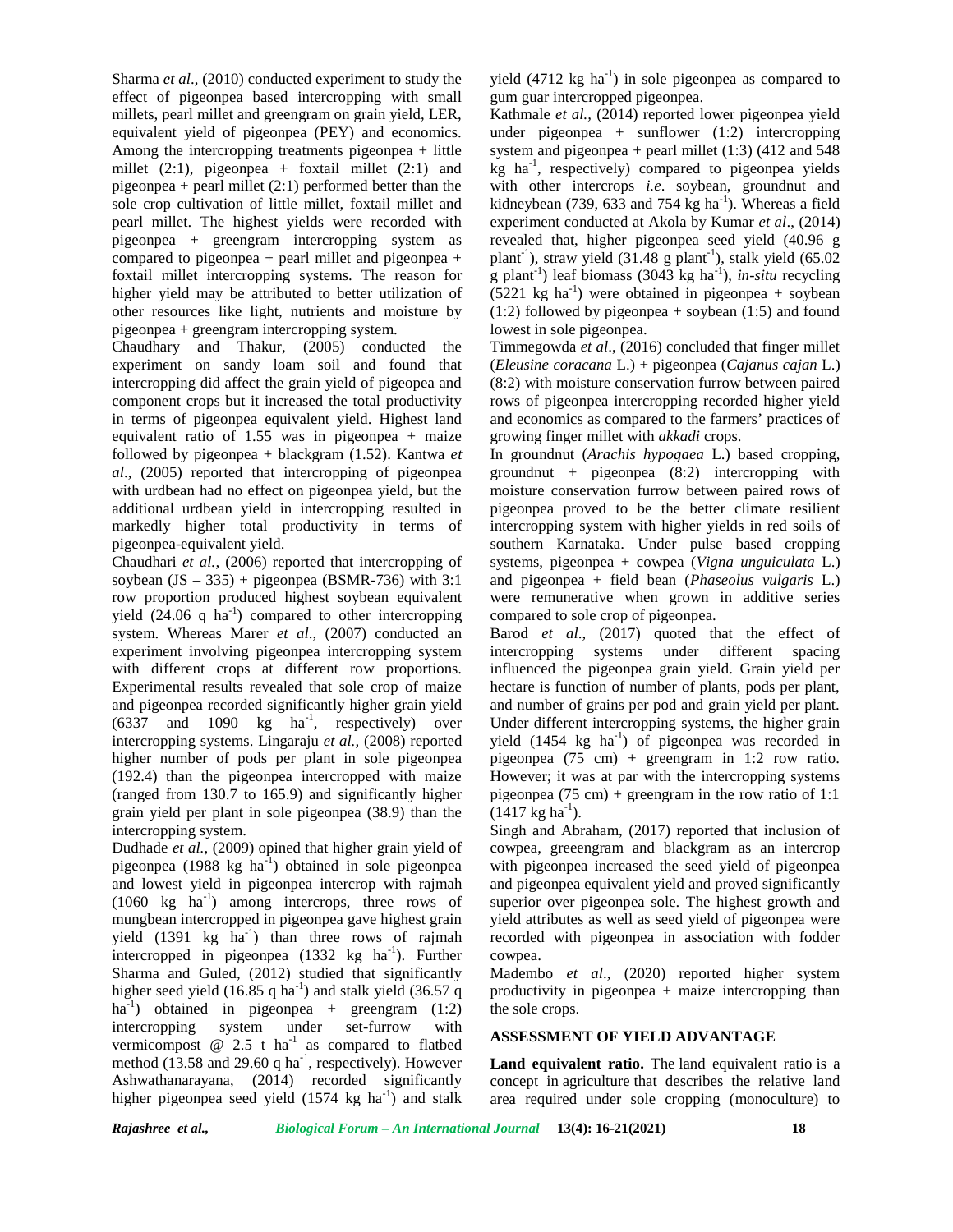produce the same yield as under intercropping (Mead and Willey, 1980).

Itnal *et al.,* (1994) reported higher LER (1.41) in intercropping system of pearlmillet + pigeonpea in row proportion of 4:2 with additive series followed by the same plant density series in 3:1 row proportions  $(1.36)$ . Whereas Owere *et al.,* (2001) recorded higher land equivalent ratio (LER) up to 1.30 and 1.29 in fingermillet + pigeonpea and sorghum + pigeonpea intercropping at 2:2 row ratio.

Abdur *et al*., (2002) carried out an experiment at Arid Zone Research Farm, Ratta Kulachi to study the land equivalent ratios as influenced by legumes intercropping system. They recorded highest LER of 1.55 with double row strip of sorghum + two rows of mungbean as intercrop between 90 cm space of sorghum strips. Furthermore research was conducted by Patel and Rajagopal, (2003) on nitrogen management in the Anjora (Durg) intercropping system for the production of sorghum and cowpea forage. The land equivalent ratio (LER) was reported to be higher in the first year under sorghum + cowpea at 100 kg N ha<sup>-1</sup> (4:3 row ratio) with LER 1.47. Although in the second year it was maximum (1.29) with its 4:2 row ratio.

Kumar,  $(2004)$  revealed that pearl millet + clusterbean  $(6:3)$  and pearl millet + blackgram  $(4:2)$  strip cropping systems recorded highest land equivalent ratio in first year and second year of experiment. whereas Sharma *et al.,* (2010) obtained highest LER of 1.49 and 1.47 was in ICP-8863 + greengram and ICPL-87119 + greengram intercropping system followed by ICP-8863  $+$  pearl millet (1.43) and ICP-8863  $+$  foxtail millet (1.43) and is due to greengram matures very early and less competitive compared to foxtail millet and pearl millet.

Verma *et al.,* (2005) found that intercropping of fodder sorghum in narrow row space of pigeonpea (75 cm) with a row ratio of 1:2 recorded the highest land equivalent ratio (1.583). Further Chaudhari *et al.,* (2006) observed significantly higher LER (1.38) in soybean  $(JS - 335)$  + pigeonpea (BSMR-736) at 3:1 row proportion as compared to soybean intercropping with other crops. And then Premsing *et al.*, (2007) opined that intercropping of pearl millet + mothbean planted at 2:1 row ratio produced significantly higher LER (1.47).

Surve *et al.*, (2012) indicated that land equivalent ratio significantly influenced under various intercropping systems. Treatments  $(T_6)$  sorghum + cowpea (2:1),  $(T_9)$  However maize + cowpea (2:1) and  $T_5$  sorghum + cowpea (1:2) were statistically at par and recorded higher values of LER compared to other systems. The treatments  $(T_7)$ maize + cowpea (1:1) and  $(T_8)$  maize + cowpea (1:2) were statistically at par and recorded lowest values of LER than other systems.

Sharma and Guled,  $(2012)$  found that pigeonpea + greengram (1:2) intercropping system under set-furrow with application of vermicompost  $\omega$  2.5 t ha<sup>-1</sup> recorded significantly higher pigeonpea equivalent yield (24.60 q ha<sup>-1</sup>), LER  $(1.96)$  and ATER  $(1.55)$  over other intercropping systems. Furthermore research carried out by Dhar *et al*., (2013) at Bangladesh to study the interspecific competition and productivity of maize and pea in intercropping mixture. The single and double row combined intercropping mixtures gave the highest land equivalent ratio (1.31 and 1.47). In both 1M : 1P and 1M : 2P intercropping mixtures, maize population exhibited strongly higher competition over pea. Ashwathanarayana, (2014) also recorded significantly higher LER (1.44) under pigeonpea intercropping with gumguar *cv.* HG-365 in 1:2 proportion.

**Pigeonpea equivalent yield.** Shrivastava *et al.,* (2000) reported that the pigeonpea grain yield equivalent was significantly higher with soybean intercropping system at the row proportion of 2:6  $(30.86 \text{ q} \text{ ha}^{-1})$  and 3:9  $(30.56 \text{ q ha}^{-1})$ . Whereas Verma *et al.*,  $(2005)$  found that intercropping of fodder sorghum in narrow row space of pigeonpea (75 cm) with a row ratio of 1:2 recorded the highest pigeonpea equivalent yield  $(34.36 \text{ q} \text{ ha}^{-1})$ compared to other intercropping treatments.

Dutta and Bandyopadhyay, (2006) carried out field experiment at West Bengal to evaluate the production potential and economic feasibility of intercropping of groundnut with pigeon pea and maize. They found that all the intercropping systems showed superiority to sole groundnut in terms of groundnut equivalent yield. The higher groundnut equivalent yields were obtained with ground nut intercropping with pigeon pea in 5:2 row ratio (14.42 q ha<sup>-1</sup>) and with maize 4:2 row ratio (13.56) q ha $^{-1}$ ).

A field experiment conducted by Kumar and Rana, (2007) indicated that, the planting of one row of greengram between paired rows (30.70 cm) of pigeonpea proved superior to the sole pigeonpea in terms of pigeonpea-equivalent yield  $(18.25 \text{ q ha}^{-1})$  and water use  $(5.12 \text{ kg ha}^{-1} \text{ mm})$ . It could be attributed to the fact that both the crops efficiently used moisture for dry-matter production than sole pigeonpea, which resulted in higher rate of moisture use in pigeonpea + greengram intercropping system than in sole pigeonpea. Premsing *et al.*, (2007) opined that intercropping of pearl millet + mothbean planted at 2:1 row ratio produced significantly higher pearl millet grain equivalent yield  $(36.62 \text{ q} \text{ ha}^{-1})$  than all other intercropping systems and sole cropping, however, it was at par with pearl millet + cowpea  $(33.56 \text{ q ha}^{-1})$ . Ashwathanarayana, (2014) recorded significantly higher pigeonepa equivalent yield (2001  $kg$  ha<sup>-1</sup>) under pigeonpea intercropping with gumguar *cv.* HG-365 in 1:2 proportion.

Gamit, (2014) concluded that sorghum intercropping with pigeonpea genotype Vaishali in 2:1 row proportion provided higher sorghum equivalent yield in sorghum and pigeonpea intercropping system under South Gujarat condition. Further, Sekhon *et al.,* (2018) evaluated that significantly higher PEY (1.84 and 1.9 t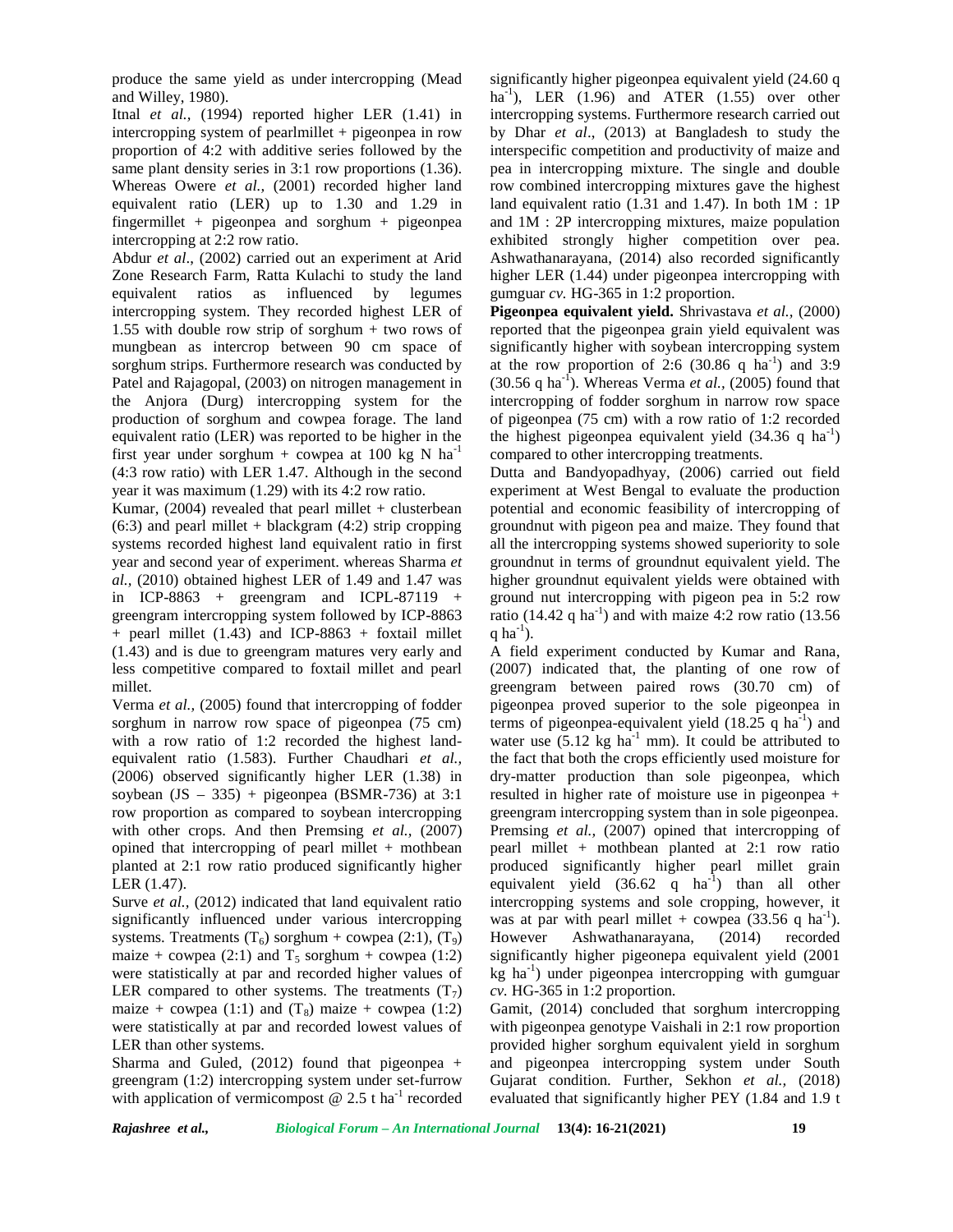ha<sup>-1</sup>) in pigeonpea (50 cm  $\times$  25 cm) + maize fodder intercropping system during both the years, respectively, than other intercrops. This may be due to higher yield of maize fodder intercrop as compared to other intercrops and yield of pigeonpea was also not affected by maize fodder crop.

### **CONCLUSION**

After reviewing many articles, it could be derived that intercropping pigeonpea with fodder crops would result in recording slightly lower pigeonpea growth and yields than the sole pigeonpea due to higher competition for space, light and nutrients however the decrease in yield would be compensated by the component crop yield. Most of the studies revealed that intercropping system has higher yield advantage than sole cropping by recording higher land equivalent ratio as well as crop equivalent yield. Hence, intercropping pigeonpea with fodder crops is found to be advantageous than sole cropping.

## **FUTURE SCOPE**

Profound amount of research has been conducted on nutrient management studies in sole pigeonpea as well as pigeonpea based intercrops but research regarding nutrient management aspects in pigeonpea based fodder intercropping system is less. Hence, Furthermore studies need to be done on the nutrient management aspects of pigeonpea + fodder intercropping systems.

**Acknowledgement.** We are thankful to the University of agricultural sciences Raichur Library for facilitating us by providing all the necessary resources. **Conflict of interest.** None.

#### **REFERENCES**

- Abdur, R., Imtiaz, A., & Aslam, M. (2002). Land equivalent ratios as influenced by planting geometry and legumes intercropping system. *Pakistan Journal of Agricultural Research*, *17*(4): 373-378.
- Andrews, D. J., & Kassam, A. H. (1976). The importance of multiple cropping in increasing world food supplies. *Multiple cropping*, *27*: 1-10.
- Ashwathanarayana, S. T. (2014). Intercropping of pigeonpea [*Cajanus cajan (L.)* Millsp.] *with* gum guar genotypes [*Cyamopsis tetragonoloba* (L.) Taub.] in different row proportions (Doctoral dissertation, University of Agricultural Sciences, Raichur).
- Azraf-ul-Haq, Ahmad, R., Mahmood, N., & Tanveer, A. (2007). Performance of forage sorghum intercropped with forage legumes under different planting patterns. *Pakistan Journal of Botany*, *39*(2): 431-439.
- Barod, N. K., Kumar, S., & Irfan, A. D. M. (2017). Effect of intercropping systems on economics and yield of pigeonpea (*Cajanus cajan* L.), pearlmillet (*Pennisetum glaucum* L.) and greengram (*Vigna radiata* L.) under western Haryana condition. *International Journal of Current Microbiology & Applied Sciences, 6*(3), 2240-2247.
- Chaudhari, P. M., Kambale, A. B., Raundal, P. U., & Chitodkar, S. S. (2006). Effect of intercropping of pigeonpea, sorghum and cotton on productivity and yield advantages of soybean (*Glycine max*. L.) under rainfed condition. *Int. J. Agric. Sci.*, *2*, 478-479.
- Chaudhary, S. K., & Thakur, S. K. (2005). Productivity of pigeonpea (*Cajanus cajan*)-based intercrops. *Indian Journal of Agricultural Science*, *75*(8), 496-497.
- Dahmardeh, M., Ghanbari, A., Syasar, B., & Ramroudi, M. (2009). Effect of intercropping maize (*Zea mays* L.) with cowpea (*Vigna unguiculata* L.) on green forage yield and quality evaluation. *Asian Journal of Plant Sciences*, *8*(3): 235-239.
- Dhandayuthapani, U. N., Vimalendran, L., & Latha, K. R. (2015). Growth, yield and biological indices of medium duration pigeonpea (*Cajanus cajan* L.) influenced by intercrop and different plant population. *The Bioscan*, *10*(1), 303-307.
- Dhar, P. C., Awal, M. A., Sultan, M. S., Rana, M. M., & Sarker, A. (2013). Interspecific competition, growth and productivity of maize and pea in intercropping mixture. *Journal of Crop Science*, *2*(10): 136-143.
- Dudhade, D. D., Deshmukh, G. P., Harer, P. N., & Patil, J. V. (2009). Studies on intercropping of pulse crops with pigeonpea under rainfed condition. *Legume Research- An International Journal*, *32*(3): 215-217.
- Dutta, D. & Bandyopadhyay, P. (2006). Production potential of intercropping of groundnut (*Arachis hypogaea*) with pigeonpea (*Cajanus cajan*) and maize (*Zea mays*) under various row proportions in rainfed *Alfisols* of West Bengal. *Indian Journal of Agronomy*, *51*(2): 103-106.
- Gamit, V. K. (2014). Evaluation of pigeonpea genotypes for intercropping with sorghum under south gujarat condition. (Masters dissertation, Navsari Agricultural University, Navsari, Gujarat.)
- Itnal, C. J., Nagalikar, V. P., Lingaraju, B. S., & Basavaraj, P. K. (1994). Intercropping of pigeon pea with pearl millet in NE Dry zone of Karnataka. *Karnataka Journal of Agricultural Science*, *7*(1): 6-9.
- Kantwa, S. R., Ahlawat, I. P. S., & Gangaiah, B. (2005). Effect of land configuration, post-monsoon irrigation and phosphorus on performance of sole and intercropped pigeonpea (*Cajanus cajan*). *Indian Journal of Agronomy*, *50*(4): 278-280.
- Kathmale, D. K., Dhadge, S. M., Satpute, N. R., Patil, S. V., Chary, G. R., Rao, C. S., Jadhav, J. D. & Kadam, J. R. (2014). Evaluation of pigeonpea *(Cajanus cajan* L.) based intercropping systems under semi-arid *vertisol* in scarcity zone of Maharashtra. *Indian Journal of Dryland Agricultural Research and Development*, *29*(1): 27-34.
- Kumar, A., & Rana, K. S. (2007). Performance of pigeonpea (*Cajanus cajan*)+ greengram (*Phaseolus radiatus*) intercropping system as influenced by moisture conservation practice and fertility level under rainfed conditions. *Indian Journal of Agronomy*, *52*(1): 31-35.
- Kumar, B. Bharti, C., Kumar, S., Barla, S., & Chaudhary, D. K. (2019) Productivity and economic assessment of fodder + Pigeon Pea (*Cajanus cajan*) intercropping system under upland situation of Jharkhand. *Chemical Science Review & Letters, 8*(30): 198-201

*Rajashree et al., Biological Forum – An International Journal* **13(4): 16-21(2021) 20**